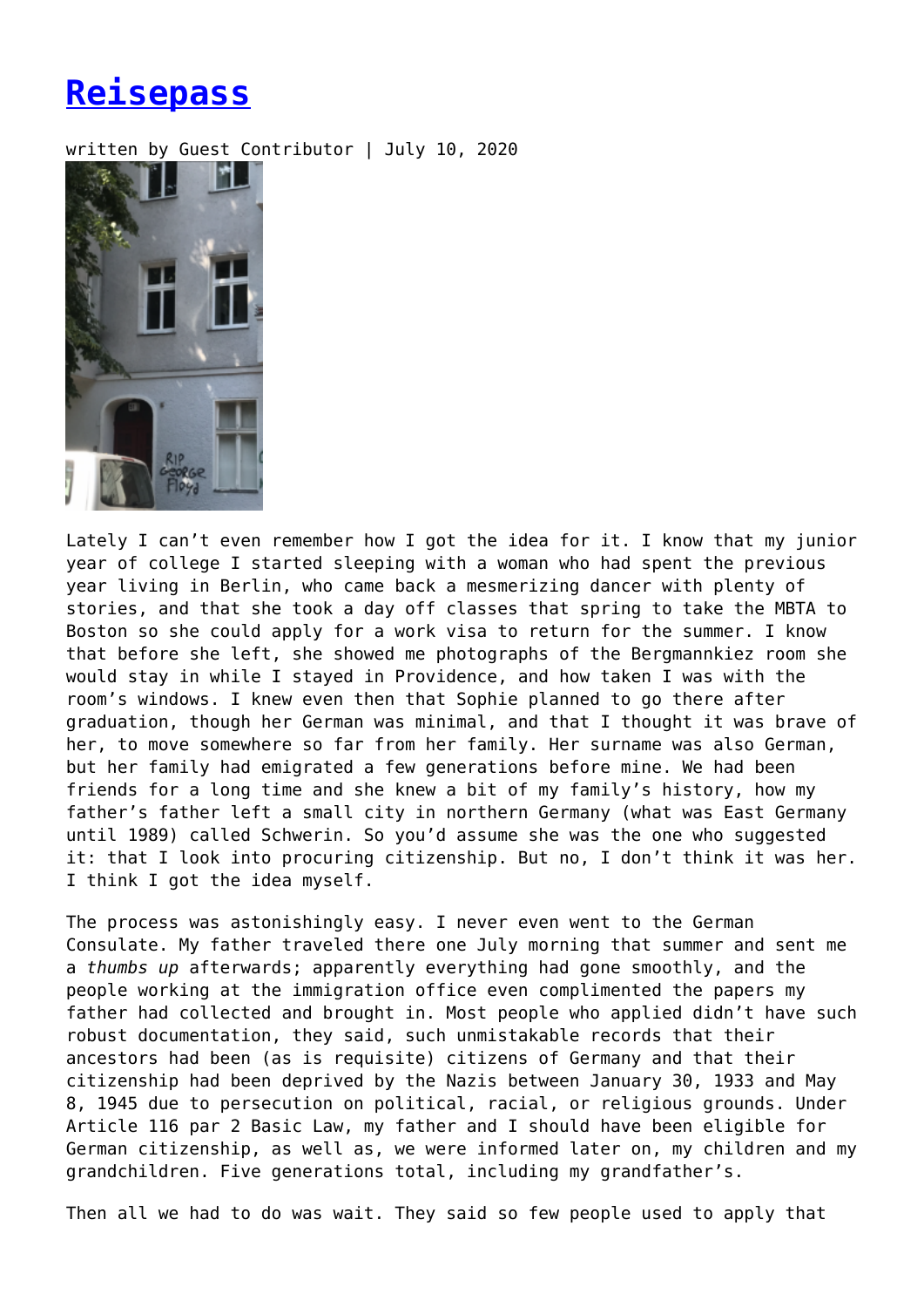the process could just take a year, but by the time we showed up in 2017, Jewish Brits were applying in much higher numbers, given that they might soon be shut out of the European Union post-Brexit. So the Consulate told us to expect up to 24 months until a decision was made. At 21, 24 months felt like an eternity. I didn't forget about it, per se, but the possibility never felt entirely real to me either. Just a farflung prospect, that one day I might be able to go live and work in Germany, or any other country in the EU, in fact, without applying for a visa. I didn't understand—maybe I still don't—the extent of the opportunities I would be granted through dual citizenship.

Eighteen months later, I was sitting up in a friend's bed across the country when I got a brief email telling me that the citizenship had been granted after all. It felt early, and too early in the morning to celebrate, and the email was so short I still didn't trust it to be true. We could make an appointment to come collect our naturalization documents any day we wanted. When I was back in New York in February, my father and I showed up, always identical in our animated, somewhat frantic energy, one rainy morning when the tops of the skyscrapers of Midtown East were lost to fog. He cried a little—*it's just so weird!—*as the naturalization documents were passed through the counter's sliding box, from the authorities' side to our side, and flapped his hands around. I don't know exactly what he was feeling. And I didn't know how to feel either, though I knew I felt a little giddy. Afterwards, we went around the block for a shitty diner breakfast, the slippery film over the eggs not sitting well with my still-jittery stomach, and my father took a photograph of me. My face shines from the day's humidity. It was one of those momentous days of life where you go around with a little glow inside you, wanting to announce your news to strangers. I carried a small pin of the German flag and some multicolored Gummibärs in my pocket, rubbing them every so often to remind myself it was, after all, real. The man behind the counter had apologized, saying the candies were not Kosher, and when I told my grandmother this story later that week, she practically went apoplectic. *Do you think he was making a joke?* she asked me. *Was it anti-Semitism?* No, I said, I think he was genuinely concerned he might have offended us!

A month later, New York was in lockdown. I sped across the Manhattan Bridge in mid-March just as the news came, on my way home to my parents' from a weekend with friends in Brooklyn. I felt like I was escaping something nebulous and invisible, and my phone flashed with notifications—texts from friends asking me how we would keep our parents safe, what was going to happen, where we were going to go. In the end, gentrified Brooklyn emptied out, and I stayed right where I had been before, in my childhood bedroom. Suddenly, Germany lay behind a border stricter than I'd ever known a border to be in my entire life. One by one, this became true of most other borders too, including our own. Trump's immigration "ban" has taken the opportunity of disaster, as Naomi Klein has described through her work on *shock doctrine,* to make the borders' existence, both in the imagination and in actuality, stronger, more terrifying, and more permanent. Entrenched during crisis, these policies and the ideas on which they are built will be harder for us to strip away.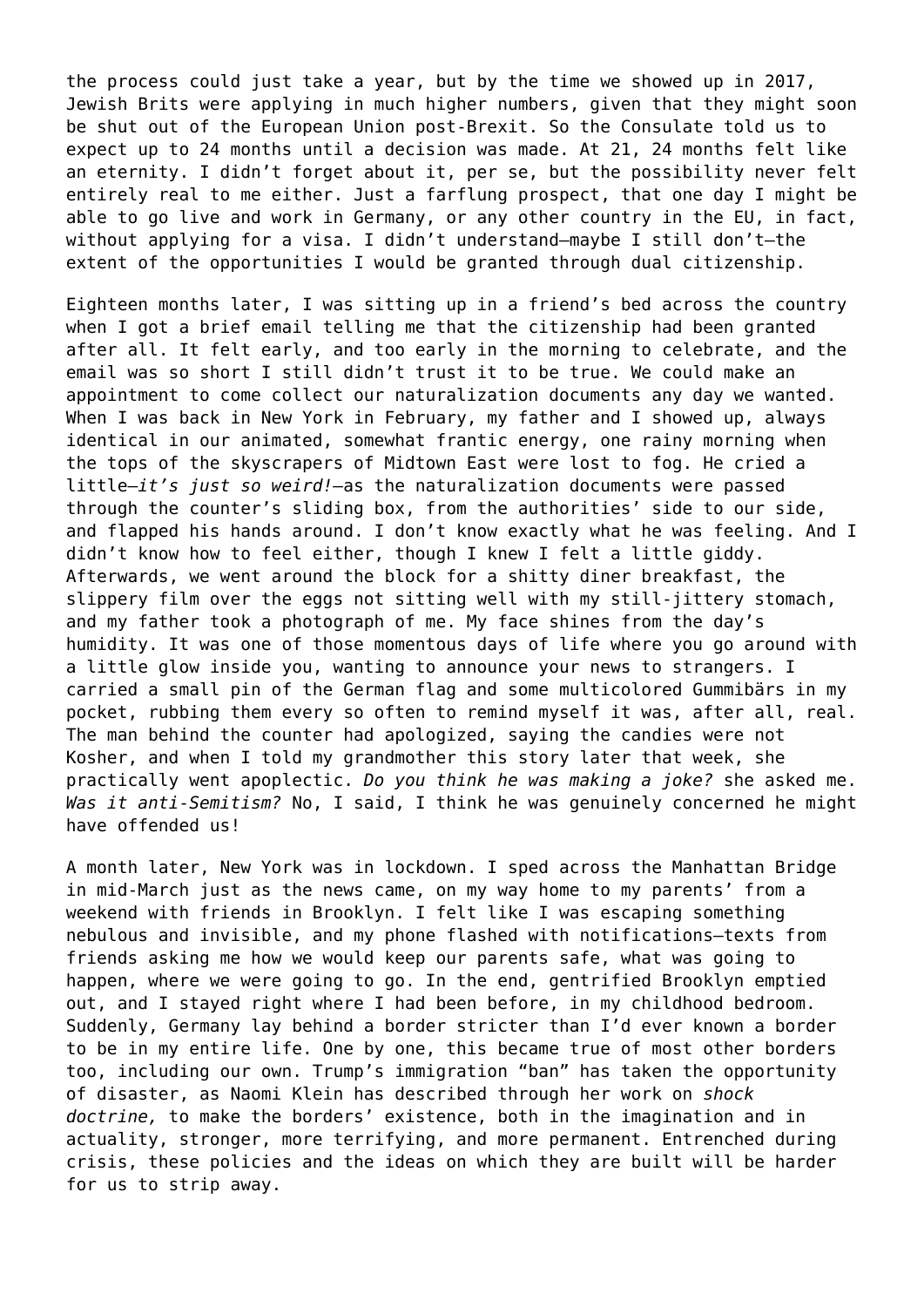For me, for now, beyond the border was Berlin, and Sophie, who had ended up there after graduation after all. I had gone to see her life there the September before, spent long days, dregs of summer, writing and biking purposelessly around her new neighborhood and feeling like I was intruding. I left that fall not really believing we would meet again, but then she came back home for Thanksgiving and we spent two more weeks in love. Those weeks sustained the relationship enough that in February she bought a flight to come see me in March, when she could get time off work.

But that flight, like hundreds of thousands of others, was cancelled when the EU closed its borders. The trip would have been the first time Sophie and I spent together since Thanksgiving, and we missed one another. Not knowing whether there was going to be a way to see one another for months now, and both of us being planners, we started to brainstorm anyway. May? June? When was the soonest I could get a passport? How would I self-isolate upon arrival? The border was open for German nationals, among a handful of other stringent categories. Was a German national really the same thing as a German citizen? The logistics were formidable.

As the weeks went by, it became clearer and clearer that beyond the border also lay a country that seemed to be handling this virus with more poise and urgency than most others. By May 27, Berlin, a city of 3.5 million, had had 191 deaths. By May 27, New York, a city of 8.4 million, had had 16,410 deaths. In other words, in the same span of time, a city 2.4 times the size of Berlin experienced 85.9 times more death.

Thus my new citizenship, those green naturalization documents stowed away in my dad's filing cabinet, seemed to take on astronomically-larger proportions within days of our procuring them. I remembered that on the day we picked up our papers, the woman behind the glass partition reminded us that if we wanted to travel to Germany now, we had to apply for a passport. It was illegal for German citizens to try to enter Germany without one, and we could be subject to a fine of 5,000 euros. Now, I couldn't get into Germany under any circumstance without that passport. People had told me that I was lucky, that one day I would understand that: how a world of possibilities (by "world," I suppose they meant "Europe") was being opened to me. So they congratulated me on my citizenship, and I accepted their congratulations hesitantly, because it was not something I had worked for. Yet it had been just weeks since the citizenship had come through, and already, unexpectedly and within the context of a pandemic, I was beginning to comprehend the luck of our papers, their power and their vastness.

It took one email to get an appointment for an emergency passport appointment. My father and I arrived at the building much too early again, and he drove us around the neighborhood by the United Nations to kill time, admiring the handsome buildings at Sutton Place. We could not stop for diner food because all of the local diners were closed, and it was early enough in quarantine that the sight of Midtown quiet and empty was still uncanny to us. We marveled at how quickly the trip had been. A guard measured our temperatures at the front door, and then we only came into contact with one other person, the same woman who had delivered our naturalization documents that day in February, when the future felt, somehow, much more open than it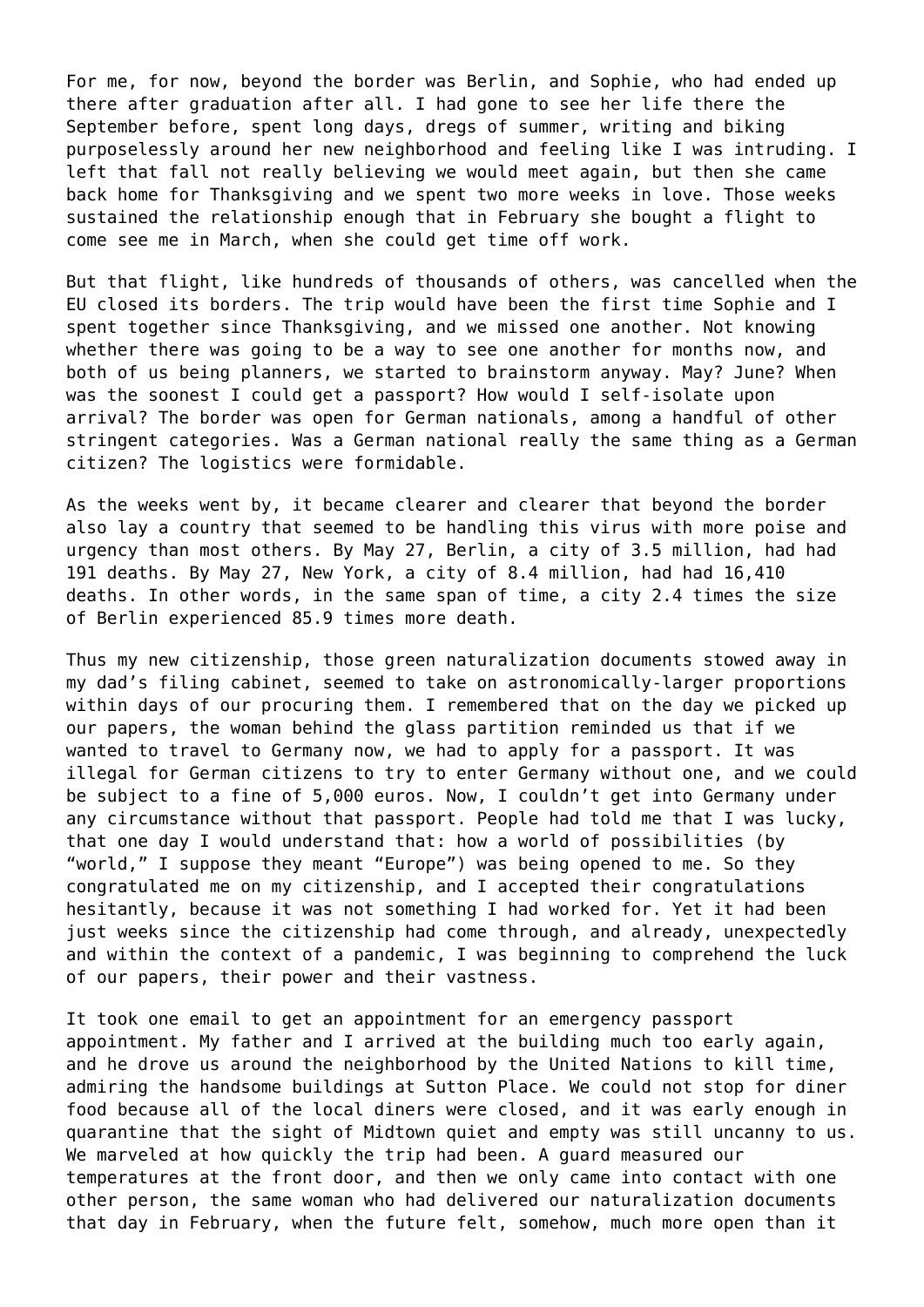did now. She sat behind that same glass partition, so we never even had to worry about wearing masks—which again, at that point, were still novel.

The passports were meant to take one to three weeks, but in the end they took four. I followed the FedEx tracking number during the week I knew they were in transit from the Consulate in Manhattan, and slowly tore open the envelope, labeled "urgent," when I finally had my hands on it. My handwriting spelling out our address, scrawled down four weeks before and passed back across that counter through the familiar sliding box, was faded on the front of the package now. Inside were two passports and absolutely nothing else. I pulled out my own and felt its weight in my hand for a moment, almost recoiling at it. All this effort, and now it had arrived, and this is what I felt? Perverse? It felt much the way that the first unemployment deposit from the New York State Department of Labor had felt the week before: like I had been given something I wasn't supposed to have, because it had been ingrained into me for such a long time that I *shouldn't* have it, or ever desire it. That to accept something like this from the state felt wrong, and that I shouldn't get too attached, as it might be snatched from me at any time.

But no, this bundle of papers, small and stiff with their burgundy cover, was mine. It wasn't going anywhere. It looked nearly identical to the *reisepass* that my great-grandfather Franz had carried when he fled to the United States, the very same color and weight. A passport that, for all its usefulness prior to 1936, was worthless on my grandfather's family's arrival to Sunnyside, Queens. It remained in a box in a closet, a remnant of a former life that had been irrevocably and irretrievably lost. A life that was not often lamented in my father's presence. Franz's passport was intact, whereas I had seen the Austrian one my mother's father had, the one with that enormous "J" stamped over it. His full name had been Hans Hartenstein, but the Austrian government added a middle name—Israel—to the passport, making it easier for them to identify him as a Jew. My mother took out the document from time to time to show me.

My father's father did return several times to Germany, and even to Schwerin, where golden stumbling stones are laid into the pavement in front of his childhood home on the city's pond. The stones bear the names of my grandfather's family members and the year of their escape. My father and I made a small pilgrimage ourselves to the house on Alexandrinenstrasse last September, that month I visited Sophie, and my father took too many photographs. The last time he had visited was in 1966, when my grandfather took his family to live for a year in Frankfurt while he taught on a Fulbright scholarship. I believe this was somewhat of a radical act at the time. Only three decades had passed since he was forced to leave Germany, and many German Jews would never have imagined returning in this way. My mother's father, for one, only visited Austria one time after his own escape in 1939. Holding my passport, I felt desperate to ask my grandfathers—either of them—what they thought of it. But my mother's father died fourteen years ago, and my father's father's dementia means he doesn't hold this kind of conversation anymore. Besides, I hadn't seen my grandfather since early March, before the pandemic, in order to protect my grandparents from any virus I might be carrying.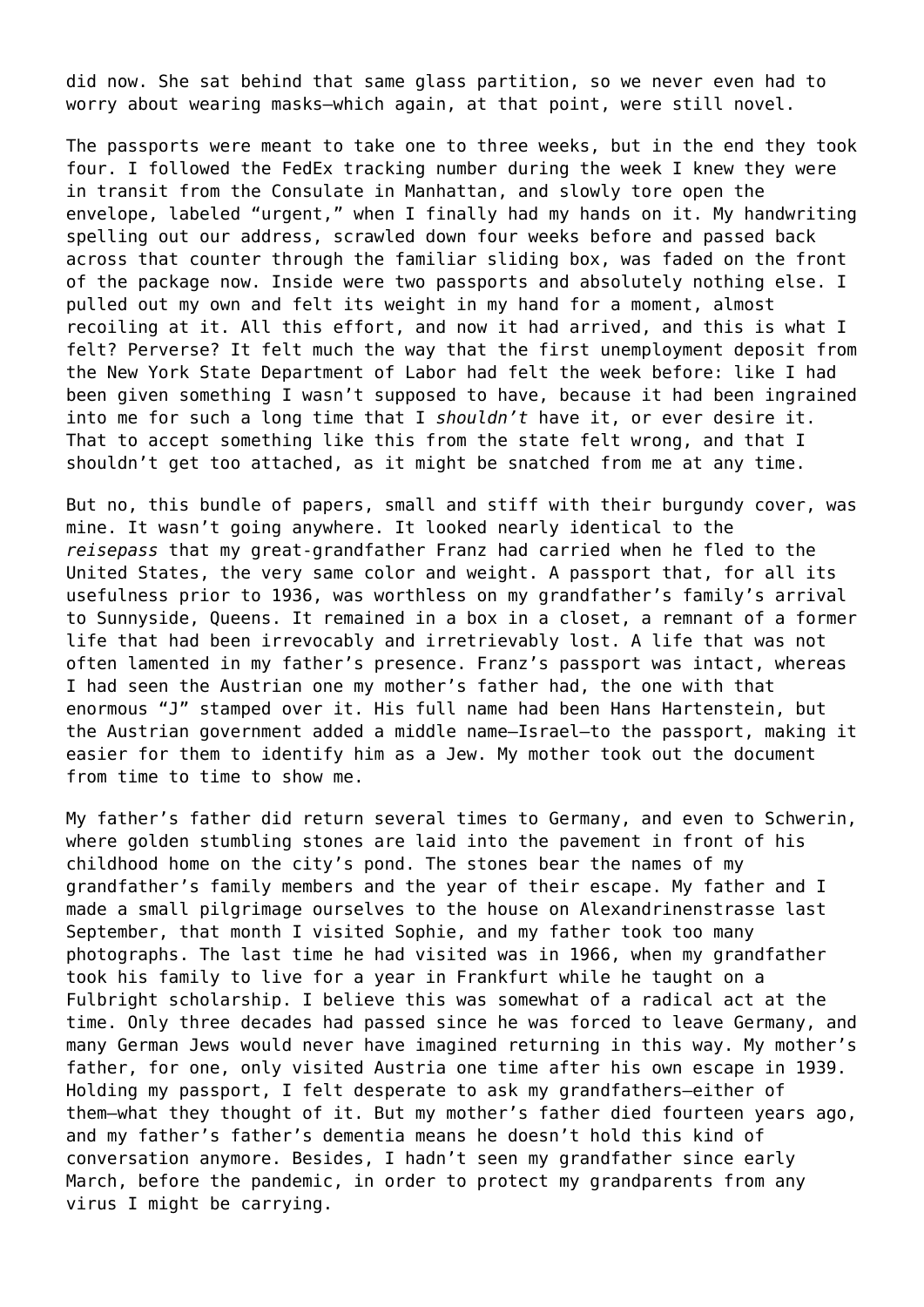That morning I brought my father's passport to him almost sheepishly, not knowing how he would respond. His jaw did drop, and then he started laughing, saying "get the fuck out. Get the fuck out!" He couldn't believe it: to actually have them in our physical possession after a lot of time thinking about them and not knowing, exactly, how we did feel about them, and thinking, or maybe hoping, that their arrival in person would clarify those feelings. Because this was the thing: we weren't sure whether we *shouldn't* have wanted them, whether we should have rejected them outright. My mother had always grimaced when my father and I played around with our beginner's German, and she tended to think that her own father would have been horrified by our new citizenship. I think some part of my father wanted to throw the passport across the room, to get it out of his sight. *My father was expelled by the Nazis, and here I am with this thing!* But should we not have wanted them? Was that the right question to ask, anyway?

Mark Fisher wrote about *the eerie* as the presence of an absence, or the absence of a presence. When we encounter the eerie, it's not that we're encountering something outside of our reality, but we're encountering an object that unsettles us. Like Freud's *unheimlich,* which translates to *uncanny*, it causes a sense of unease. I used the word "uncanny" to describe Midtown during lockdown for exactly that reason: the absence of a presence being the usual throngs of people in that neighborhood. It is absolutely impossible for me to hold this passport and ignore the fact of how I got it, and the fact that the reason I was *able* to get it rests on the deaths of many millions of people. My father and I cannot look at the passports without sensing the presence of an absence. In that sense, although the passport is freely given—it is a gift, is it not—it haunts us, and it will always haunt us. If Fisher's theory on hauntology (out of Jacques Derrida's) focuses on *the thing being here before it is here,* or the persistence of past objects as ghosts, then our passports are hauntological. And I myself am a "lost future": the granddaughter of my grandfather, who spent his first eleven years in Germany, *should* be German. And now, look here, I am.

Was that the only reason I felt so bad, holding this small bundle? I recognized some guilt in myself, wondering why I could leave behind this fucked-up country, especially now, and others could not. On the other side, too, what gave me claim to German soil when so many people who have been there so much longer than I have—for generations, working, guest laboring; people who have come to Germany for many decades looking for a better life that I have never had to search for and yet have simply been handed because of my ancestry—have no such claim?

This passport is a form of reparations, plain and simple. I am doing what Article 116 par 2 was created for me to do. Yet it feels viscerally bad to capitalize upon this compensation because it somehow seems overly generous—even if only when put in relation to other forms of meager or nonexistent reparations that are extended to most other people who have historically been expelled from their homes or who are still being expelled. But perhaps it is just this relation that is important here.

In an act of purposeful but cautious extrapolation, I see how people from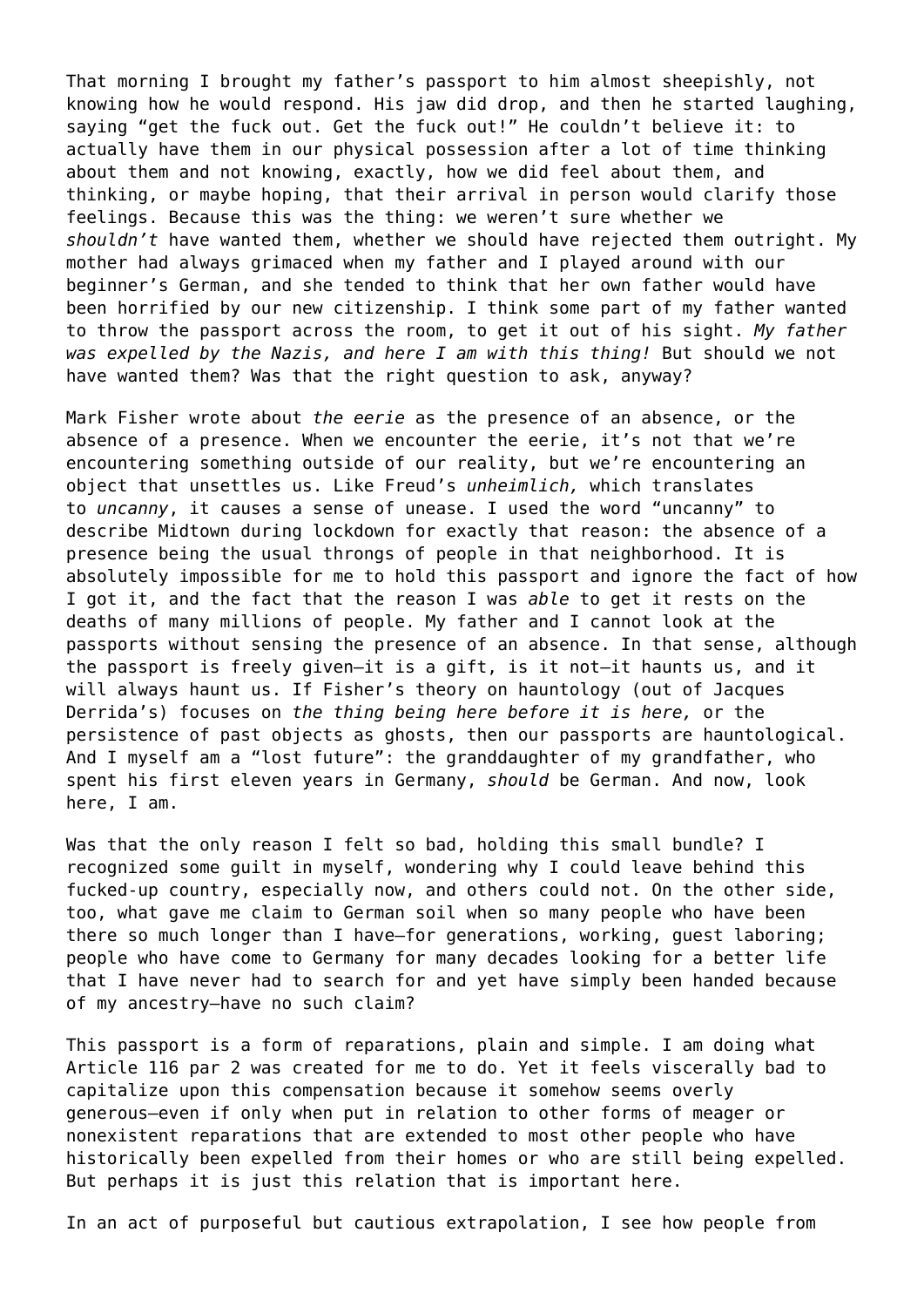countries in Central America, for instance, are forced to seek out lives in the United States in large part because of the damage the United States has inflicted upon their nations—descendants of people immediately affected by decisions the U.S. made that have caused it to be so impossible to build happy, healthy lives in other places. The same holds true for francophone Africans attempting to migrate to France or Belgium, whose ancestors were colonized, tortured, and conscripted. Because of those same histories of colonization, migrants already speak the major language of those two nations, and relocation would be even more feasible. Yet the United States, France, and Belgium offer no similar avenues to the one that allowed me to get my passport.

Even within my own home, my mother will never get Austrian citizenship, because Austria has no such retroactive law. They present their role in the war as coincidental, rather than instrumental. Meanwhile millions of descendants of displaced Palestinians get nothing, meanwhile millions of Guatemalans and Hondurans get nothing, meanwhile millions of descendants of American chattel slavery get nothing. H.R. 40, the bill to commission the study of reparations in the US—to *study!—*has gained some momentum in the last year, but its future remains uncertain.

In the absence of state reparations, people have risen up in scores of American cities in the past several weeks, sparking rebellion following the murder of George Floyd by police officer Derek Chauvin in Minneapolis on May 25th. In New York in early June, a protestor scrawled across a shop window that had been boarded up to prevent looting: *D.I.Y. reparations.* And all the while, the call has grown for white Americans with proximity or access to wealth to donate to anti-racist organizations, Black-owned businesses and Black-led organizations, and mutual aid funds that are doing the work the government has been unable to do for communities on the ground. But some of those donations have come across like paltry pocket money: two days of young people flooding social media with screenshots of small donations that seemed mostly self-serving, matching fifteen dollars here, twenty there. In response, activists with longer-term commitments to dismantling white supremacy have called out the inadequacy of those donations and pressed class-privileged people to create monthly reparations, digging into their earnings and savings in new ways, ways that make them not satisfied but perhaps deeply uncomfortable as they part with hoarded wealth and extra financial security. This fundamentally includes white Jews who have benefitted from systemic racism and from their own history of assimilation in the United States.

Committing to those kinds of individual reparations is one potential way of ensuring that privilege does not result in aimless guilt. I'm personally not interested in allowing a natural mix of emotion to stagnate in a purposeless or silent outcome. But this step—individual reparations—ultimately hinges on the recognition of present complicity. Because the truth of the matter is that I do not identify as a victim, and my bad gut feeling arises when I hold my German passport because I'm being labeled one by the German state and have to claim that label for myself in a way I'm unfamiliar and uncomfortable with when I use it. In a recent piece for *Jewish Currents* called "Against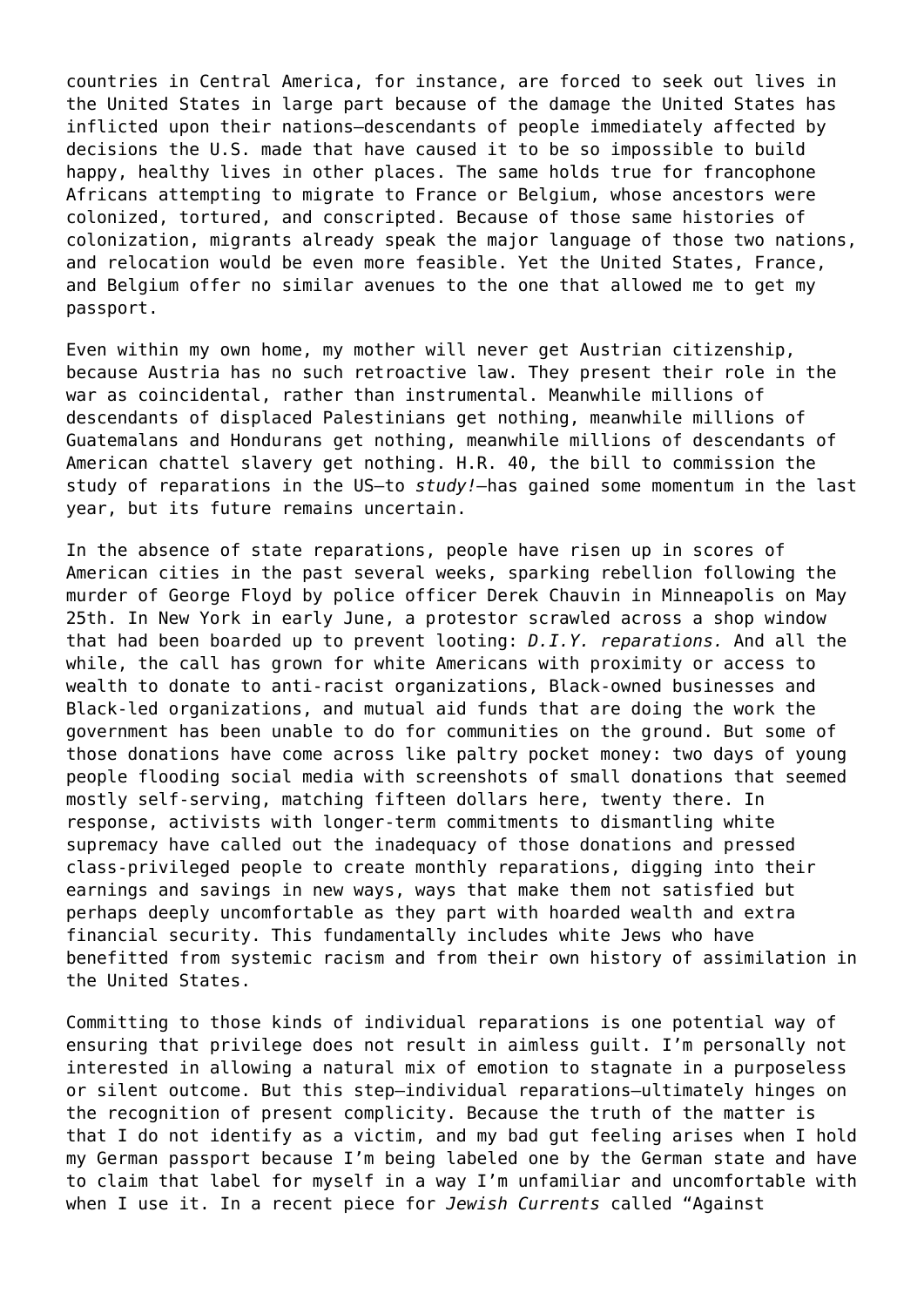Analogy," Ben Ratskoff writes that "activating our white Jewish family members' and peers' identification as victims—even if only in historical terms—can, counterintuitively, make it *more* difficult for them to confront their role in the maintenance and perpetuation of white supremacy." Ratskoff urges against the use of analogy and parallel by progressive Jews "to mobilize their communities into solidarity with other minority groups." Maybe Ratskoff would argue that there's no way to draw a useful parallel between the reparations I have received and the reparations that have failed to materialize across the globe *without* invoking perpetual victimhood. But in my mind, it is just these "successful" reparations by Germany that indicate how different our situations really are, and which energize me to do more. So although I performed this act of extrapolation, I think it's right to follow Ratskoff's exhort that "White Jews in this moment should resist the impulse to highlight the similarities and instead amplify the differences" in order to properly mobilize.

Ultimately I don't want to laud Germany in particular for the quality of its reparations for Jewish people. In traveling or living there, I also don't want to steal away to a nation that seems idyllic to me simply because it provides for many (many, not all) of its residents a system of social benefits that can be rivaled in few other nations on Earth: free higher education, good pensions, and most of all, health care. I want those things for the country where I was born, too, where I have grown. I still think I'm willing to fight for those things for my friends and for my children, if I have them. As Bernie Sanders always posed it, I'm also willing to fight for someone I don't know—so that they can have those things too. On January 1st, my friend and I sat at the edge of a frozen pond, our boots skimming the ice and snow that accumulated below the dock, and in the darkness of the very first few hours of 2020, we made a wish that Medicare For All would pass this year. We howled into the night as the bangs of fireworks echoed through the woods, and then we were silent for a long time.

Yet everyone knows now that that was not the story. It is only July, and the country of my birth is, to put it lightly, in shambles. Medicare for All might have saved some of us, but it is not coming right now. When I saw my friend this weekend—my first visit to the pond since that prescient January night, where those same woods have now erupted into green, where the lilacs and wisteria are in purple bloom, where the bullfrogs are croaking loudly and redwing blackbirds and downy woodpeckers are flying in unprecedented numbers—we lamented our old wish together at a six-foot distance.

Not even seven months have passed since we made that wish, which strikes me as so trusting and young now. In the meantime, the U.S. has collapsed in just the way it was built to, revealed itself to be just as precarious as it always was: in its cruel capacity to cast aside and to invite the harm of those who are most marginalized, and to expose vast swaths of our society to unfathomable suffering and death through planned and unplanned negligence. If holocaust is destruction or slaughter en masse, there is little doubt in my mind that the mass death the world is witnessing of poor communities of color, particularly of Black Americans who are at risk precisely because of